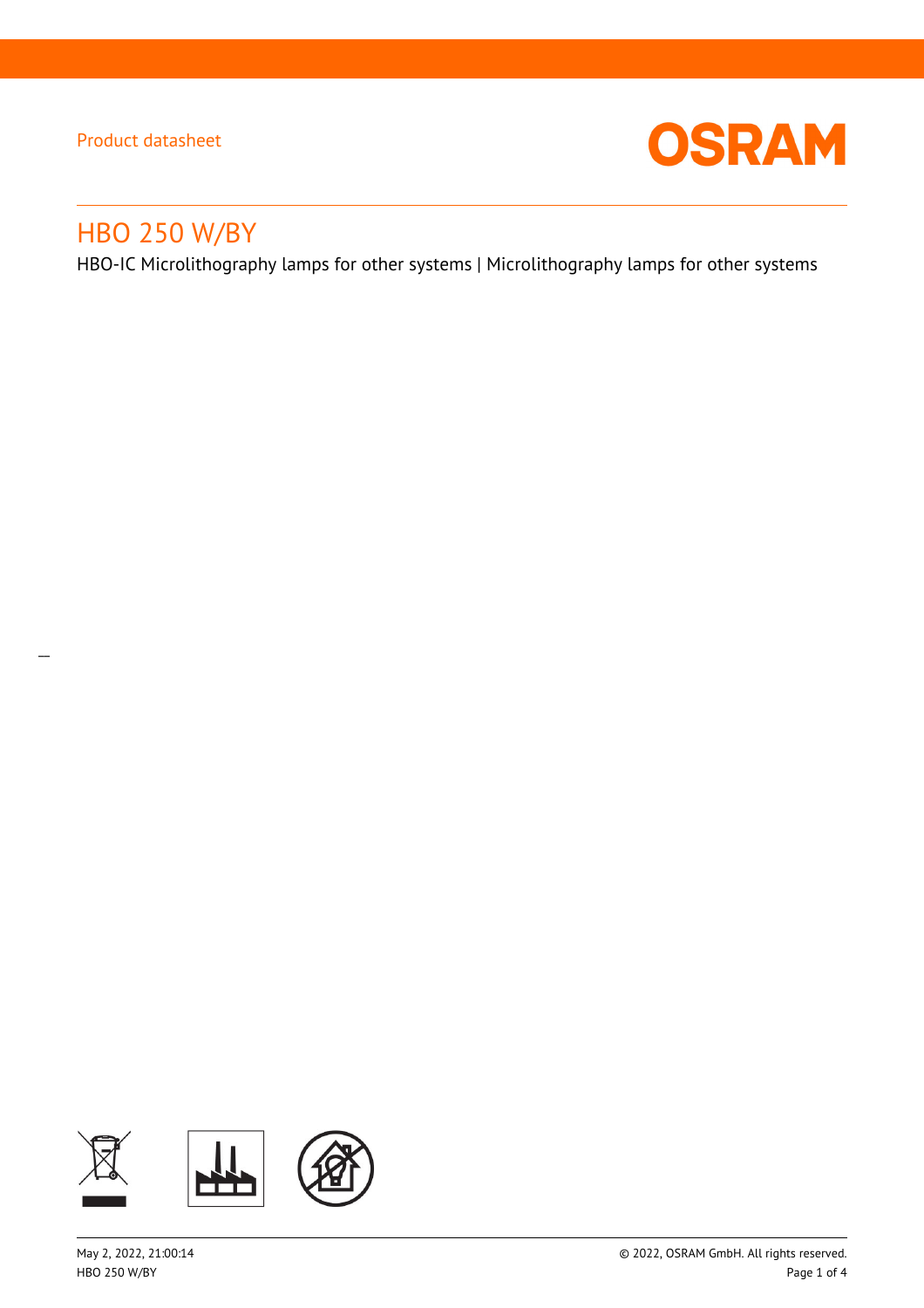#### Technical data

#### **Electrical data**

| Nominal voltage        | 40.0 V   |
|------------------------|----------|
| <b>Nominal current</b> | 6.25A    |
| Type of current        | DC.      |
| Rated wattage          | 250.00 W |
| Nominal wattage        | 250.00 W |

#### **Photometrical data**

| <b>Nominal luminous flux</b> | 12500 lm |
|------------------------------|----------|
|                              |          |

#### **Dimensions & weight**



| <b>Diameter</b>    | $20.0$ mm        |
|--------------------|------------------|
| Length             | 152.0 mm         |
| Electrode gap cold | $2.0 \text{ mm}$ |

#### **Capabilities**

| <b>Burning position</b> | Other |
|-------------------------|-------|
|                         |       |

1) Anode underneath

#### **Environmental information**

### **Information according Art. 33 of EU Regulation (EC) 1907/2006 (REACh)**

| Date of Declaration               | 28-01-2022                                                                                            |  |
|-----------------------------------|-------------------------------------------------------------------------------------------------------|--|
| <b>Primary Article Identifier</b> | 4050300803432                                                                                         |  |
| Candidate List Substance 1        | Lead                                                                                                  |  |
| CAS No. of substance 1            | 7439-92-1                                                                                             |  |
| <b>Safe Use Instruction</b>       | The identification of the Candidate List substance is<br>sufficient to allow safe use of the article. |  |

 $\overline{a}$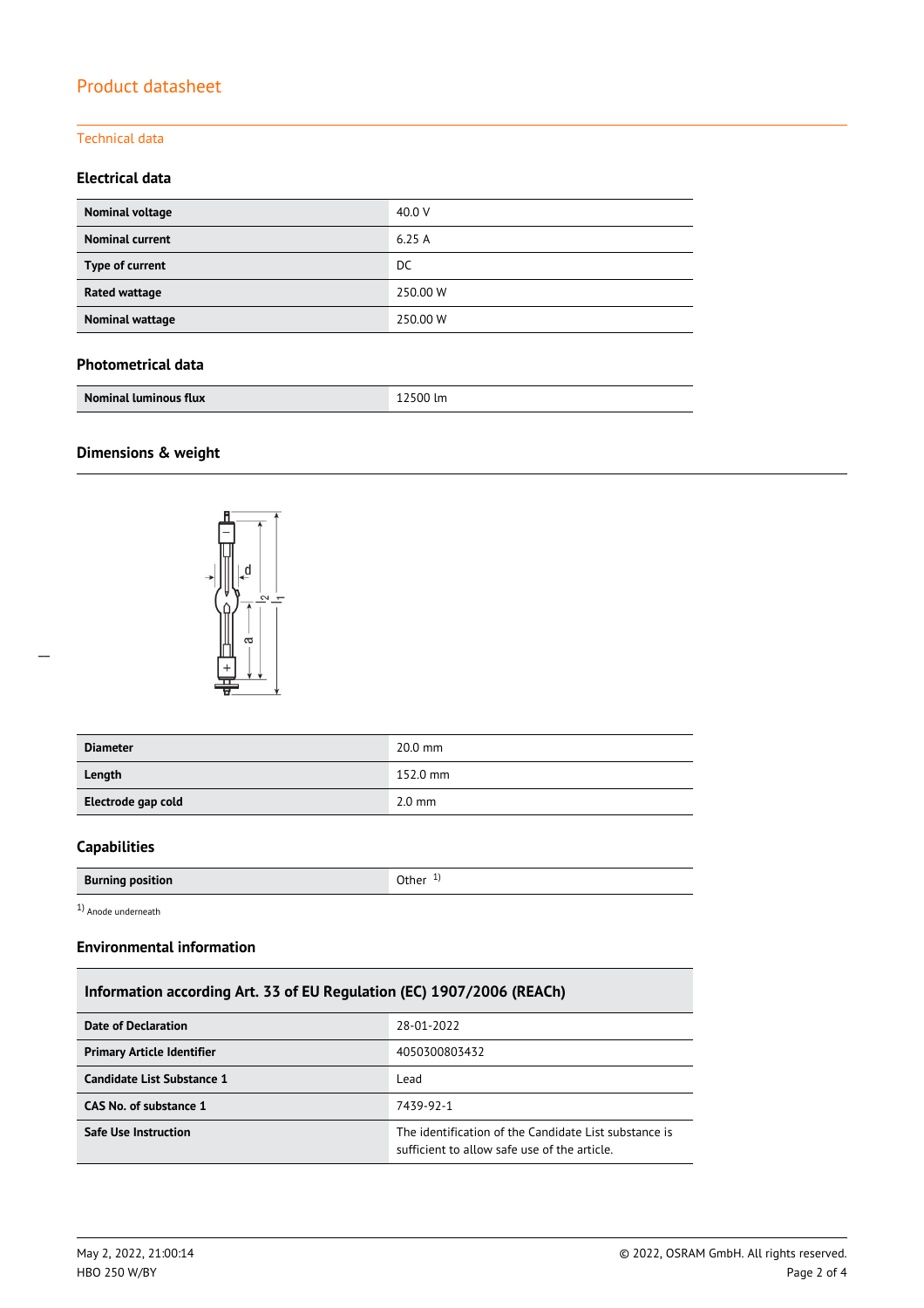**Declaration No. in SCIP database** 7ab8f5ce-73f8-4819-a505-6cc26d2ded1a

Country specific information

| <b>Product code</b> | <b>METEL code</b> | SEG-No. | <b>STK-Number</b>        | UK Org                   |
|---------------------|-------------------|---------|--------------------------|--------------------------|
| 4050300803432       | OSRHBO250BY       |         | -                        | $\overline{\phantom{a}}$ |
| 4050300803432       | OSRHBO250BY       |         |                          | $\overline{\phantom{a}}$ |
| 4050300952291       | OSRHBO250BY       | -       | $\overline{\phantom{a}}$ | $\overline{\phantom{a}}$ |